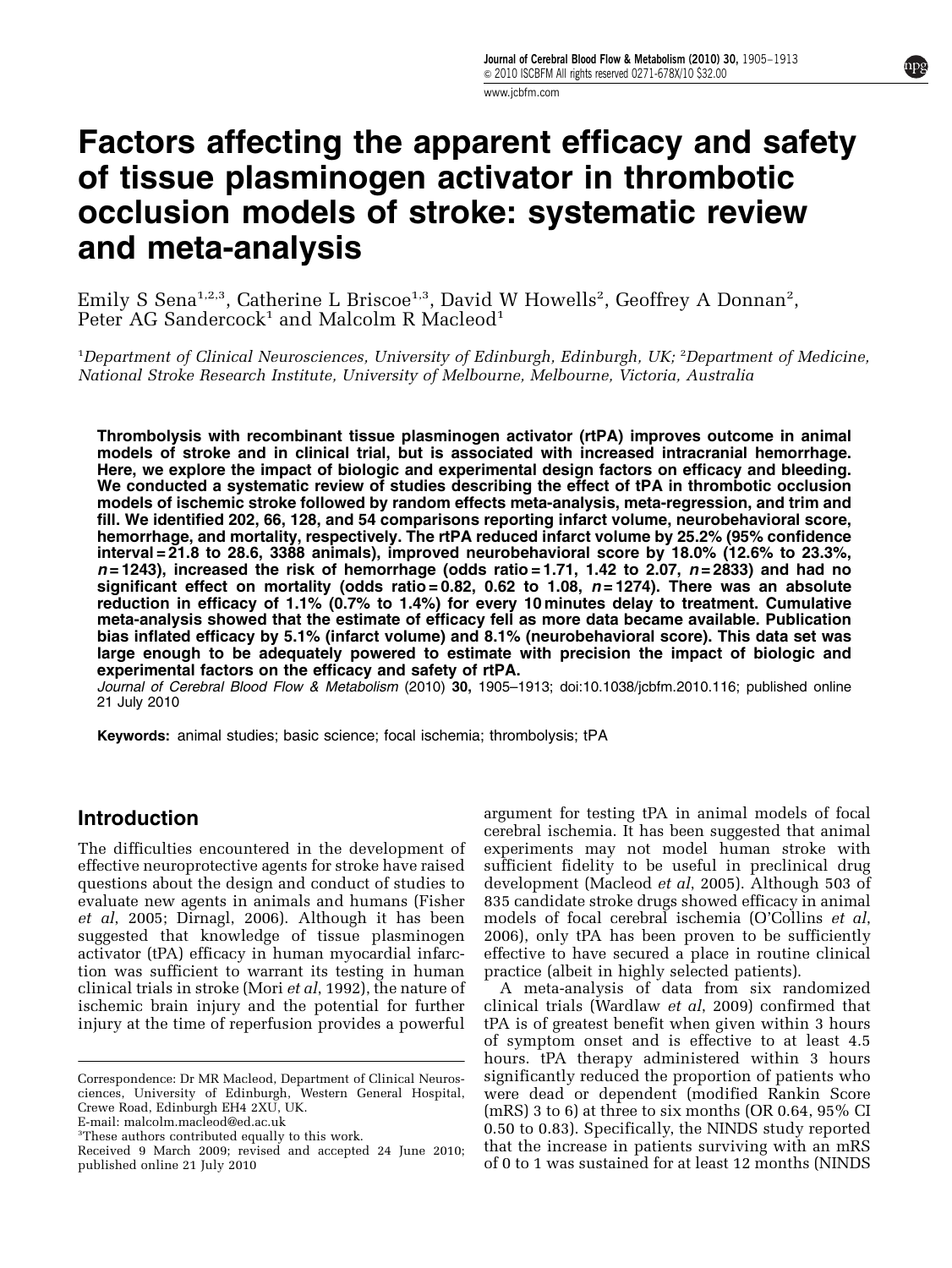rt-PA Stroke Study Group, 1995). This was in spite of an increased incidence of intracranial hemorrhage (OR 3.40, 95% CI 1.48 to 7.84). However, it is not clear whether the treatment might be of net benefit in a wider population (i.e., after 4.5 hours, in elderly patients and in patients with hypertension). In addition, the relative efficacy of intravenous versus intra-arterial treatment is unclear. A number of clinical trials are underway to address these questions ([Lindsberg and Mattle, 2006](#page-8-0); [Khatri](#page-8-0) et al, [2008\)](#page-8-0).

The development of tPA therapy for human stroke has proceeded hand in hand with this laboratory work and therefore this is clearly not a simple case of the sequential demonstration of efficacy in animals and then in humans. Nonetheless, the presence of two large data sets reporting efficacy in animals and humans, respectively, provides a unique opportunity to understand better the process of translation.

We have previously published a brief overview of data testing the efficacy of tPA in all species in temporary, permanent, and thrombotic occlusion models published up to 2005 (Perel et al[, 2007\)](#page-8-0). The principal purpose of that analysis was to explore concordance between animal and clinical studies for an intervention known to be effective in humans. However, there was substantial heterogeneity in the data set, which included all forms of occlusion.

Here, we report an updated systematic review and meta-analysis of the efficacy of tPA treatment in thrombotic occlusion models. Our aims were to provide a robust summary of the efficacy of tPA in experimental models and second, where comparable data were available to provide a comparison between animal and human data.

These include examining the biologic factors that influence efficacy and safety and the concordance with what is known about these factors in humans; and to examine items of internal and external validity ([Crossley](#page-8-0) et al, 2008) and to provide empirical evidence of their impact on outcome. In addition to providing further insight into the characteristics of the protective efficacy of tPA, a deeper understanding of this literature is likely to inform the successful development of other candidate stroke drugs.

The tPA is the only stroke therapy with concordance between animal and human studies for which there is a large enough body of animal evidence to allow sufficient power for subgroup analyses and to assess interactions. This data set is therefore large enough to be adequately powered to estimate with precision the impact of biologic and experimental factors on the efficacy and safety of recombinant tPA (rtPA).

# Materials and methods

We use normalized mean difference random effects meta-analysis to account for the observed heterogeneity in previous analyses; to assess the impact of various determinants on outcome through systematic review, we have performed meta-regression on these data; and we have estimated the impact of publication bias using trim and fill.

### Search Strategy

(1) Electronic search (December 2007) of Pubmed, EM-BASE, BIOSIS using the search terms ((thrombolysis) OR (tissue plasminogen activator) OR (tPA) OR (t-PA) OR (rt-PA) OR (rtPA) OR (desmoteplase) OR (alteplase)) AND ((stroke) OR (ischemia) OR (cerebrovascular) OR (middle cerebral artery) OR (MCA) OR (ACA) OR (anterior cerebral artery) OR (MCAO)) AND Animals NOT (coronary OR myocardia\*); (2) hand searching of abstracts of 3rd to 5th World Stroke Congresses, European Stroke Conference (from 2nd meeting/1992 onwards), International Stroke Conference (from 25th meeting/2000 onwards; previously in BIOSIS), conferences of the International Society for Cerebral Blood and Metabolism (from 16th meeting/1993 onwards); and (3) requests to authors of publications identified above for other published or unpublished data.

### Criteria for Including Studies

Two investigators (CB, MM) independently assessed the titles and abstracts identified by these searches and obtained copies of publications, which described controlled studies of tPA given in thrombotic models of focal cerebral ischemia, where tPA was administered by any route and outcome was compared with animals receiving placebo or no tPA. The tPA includes its analogues (tenecteplase, SUN-9216, monteplase, and palmiteplase). Disagreements about the selection of studies were resolved in discussion with a third investigator (ES).

#### Outcome Data Extracted from Publications

The primary outcome measure extracted from publication was infarct area or volume (determined histologically or by cross-sectional imaging); we also extracted data on neurobehavioral score, on intracranial hemorrhage, including petechial hemorrhage and hematoma, and on mortality.

#### Methods of the Review

Quality of studies: We assessed study quality against the CAMARADES 10-item study quality checklist ([Macleod](#page-8-0) et al, 2004) that comprises (1) publication in peer-reviewed journal, (2) statement of control of temperature, (3) randomization to treatment or control, (4) masked induction of ischemia (i.e., concealment of treatment group allocation at time of induction of ischemia), (5) masked assessment of outcome, (6) avoidance of anesthetics with marked intrinsic neuroprotective properties, (7) use of animals with hypertension or diabetes, (8) sample size calculation, (9) statement of compliance with regulatory requirements, and (10) statement regarding possible conflicts of interest.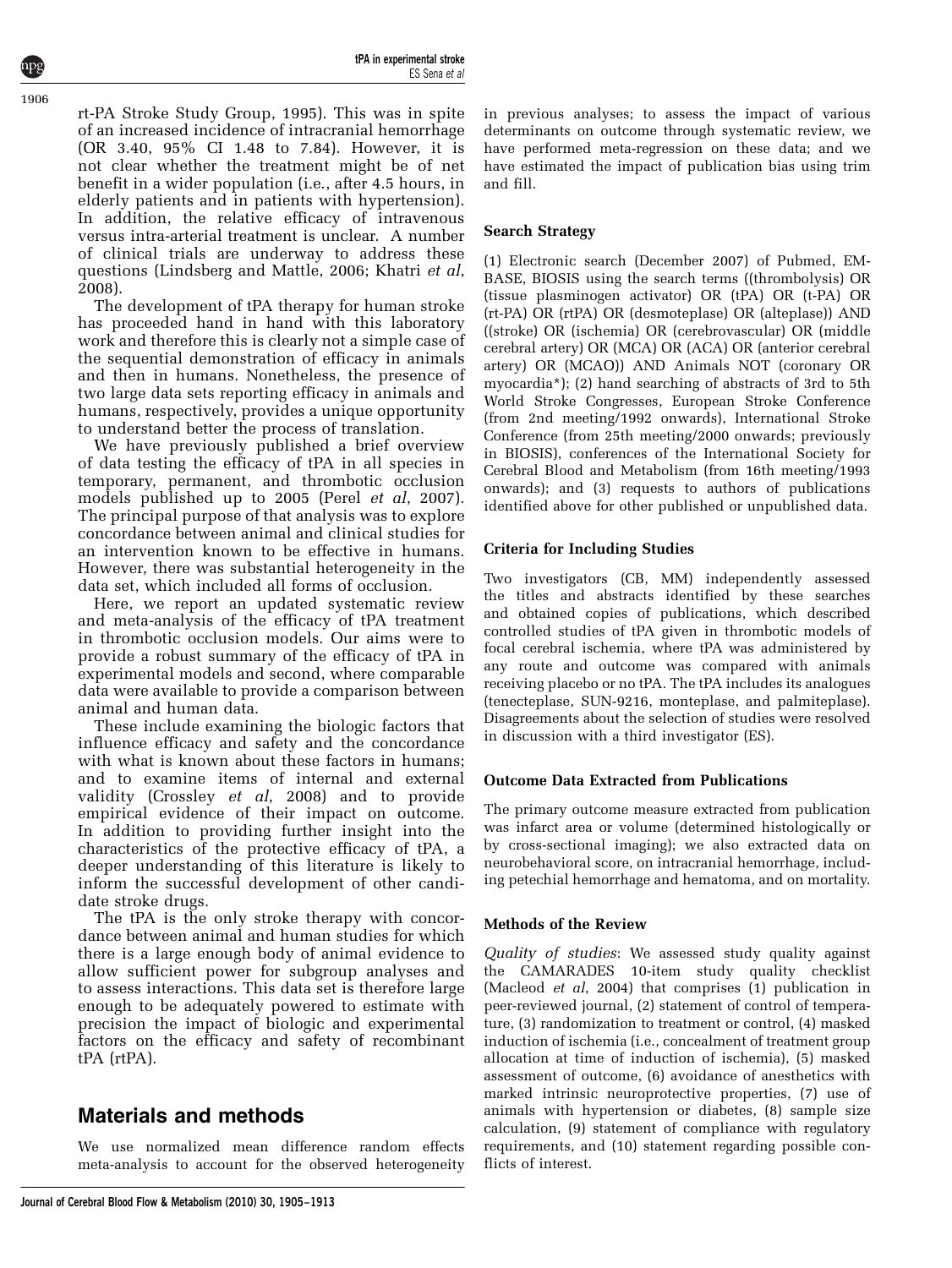Data extraction: From each source we identified individual comparisons where outcome was measured in a group of animals receiving a specified dose(s) of tPA at a specified time(s) and compared with outcome in a control group. Where the treatment group received more than one intervention this was recorded. For each comparison and for each treatment and control group, we extracted data for number per group, mean outcome, and its s.d. Where an outcome was measured serially, only the final measure was used. Where more than one outcome measure was reported (infarct volume, neurobehavioral score, hemorrhage, mortality) all were recorded. Where data were presented only graphically, we contacted the authors to seek the raw data; and where this was not available, we estimated values by measurement from the publication. Two reviewers extracted data independently, and differences were resolved by discussion.

We also collected other relevant data including anesthetic used, time of outcome measurement, and method of induction of ischemia, as well as the individual component items of the quality checklist above.

Analysis: For continuous variables (infarct volume, neurobehavioral score), we normalized data to outcome in the control group, that is:

$$
Effect(\%) = 100 \times \left(\frac{Outcome[Control] - Outcome[Tree1] } {Outcome[Control]}\right)
$$

Effect sizes were combined to give an overall estimate using weighted mean difference with a random effects model. Where a single control group served multiple treatment groups, the size of the control group entered to the meta-analysis was adjusted by division by the number of treatment groups served. For cumulative meta-analysis, we assessed the effect of adding studies sequentially according to the date of publication on the effect of tPA using cumulative meta-analysis where studies are also weighted according to their variance.

### Exploratory Analyses of Factors Modifying Effect of Tissue Plasminogen Activator

We assessed the impact on the efficacy of tPA of a number of variables using both, stratified meta-analysis and metaregression. Variables included drug dose; time of administration; study quality; individual components of study quality checklist; the presence of cotreatments; anesthetic used; use of mechanical ventilation; gender of animal used; outcome measure used; and time interval from treatment to final assessment of outcome. The significance of differences between n groups was assessed by partitioning heterogeneity and by using the  $\chi^2$  distribution with  $n-1$ degrees of freedom (df). To allow for multiple comparisons, we adjusted our significance level using Bonferroni correction; P < 0.003 for infract volume and neurobehavioral score and  $P < 0.006$  for hemorrhage and mortality.

# Power

Previous observations show modeling (using bootstrapping) of stratified meta-analyses of animal data ([Wu, 2006](#page-8-0)); this suggests that meta-analyses of data from 200 experiments stratified in two groups would have 80% power to detect a 10% absolute difference in reported outcome at our prespecified 0.001 level when the groups were of equal size; 67% power to detect a 10% absolute difference in reported outcome at our prespecified 0.001 level when there were 150 experiments in one group and 50 in the other; and 73% power to detect a 15% absolute difference in reported outcome at our prespecified 0.001 level when there were 180 experiments in one group and 20 in the other. This modeling suggested that, where the number of contributing experiments was substantially lower, the power was reduced accordingly.

### Publication Bias

Publication bias was assessed with a funnel plot and with the Egger regression method (Sterne et al[, 2001\)](#page-8-0) and the effect size was adjusted for the presence of this bias using 'trim and fill' ([Duval and Tweedie, 2000\)](#page-8-0) enabled in STATA.

# Results

We identified 104 publications that met our inclusion criteria and were included in this review (Supplementary Appendix 1). These 104 publications described 450 comparisons; 202 in 3388 animals reported data as infarct volume, 128 in 2833 animals as hemorrhage, 66 in 1243 animals as a neurobehavioral score and 54 in 1274 animals as mortality. For infarct volume, an analysis excluding analogues of tPA is available as an online supplement (Supplementary Appendix 2).

# Study Quality and Publication Bias

The median quality score was 4 out of a possible 10 (interquartile range 3 to 5, Supplementary Appendix 3). There was a significant association between study quality and outcome for infarct volume and neurobehavioral score. For both infarct volume and neurobehavioral, high-quality studies give low estimates of efficacy and vice versa [\(Figure 1](#page-3-0)). Specifically, masked assessment of outcome was associated with higher estimates of efficacy for neurobehavioral score and higher observed odds of hemorrhage (not shown). Masked assessment of outcome and random allocation were associated with higher odds of death in the control group (not shown). The funnel plot analysis showed that there was an excess of small studies overestimating the true efficacy suggesting publication bias, which was confirmed by Egger regression  $(P<0.0001)$ . Trim and Fill further confirmed this and estimated the impact of this bias to be an absolute overstatement of efficacy of 5.1% for infarct volume and 8.1% for neurobehavioral score [\(Table 1\)](#page-3-0).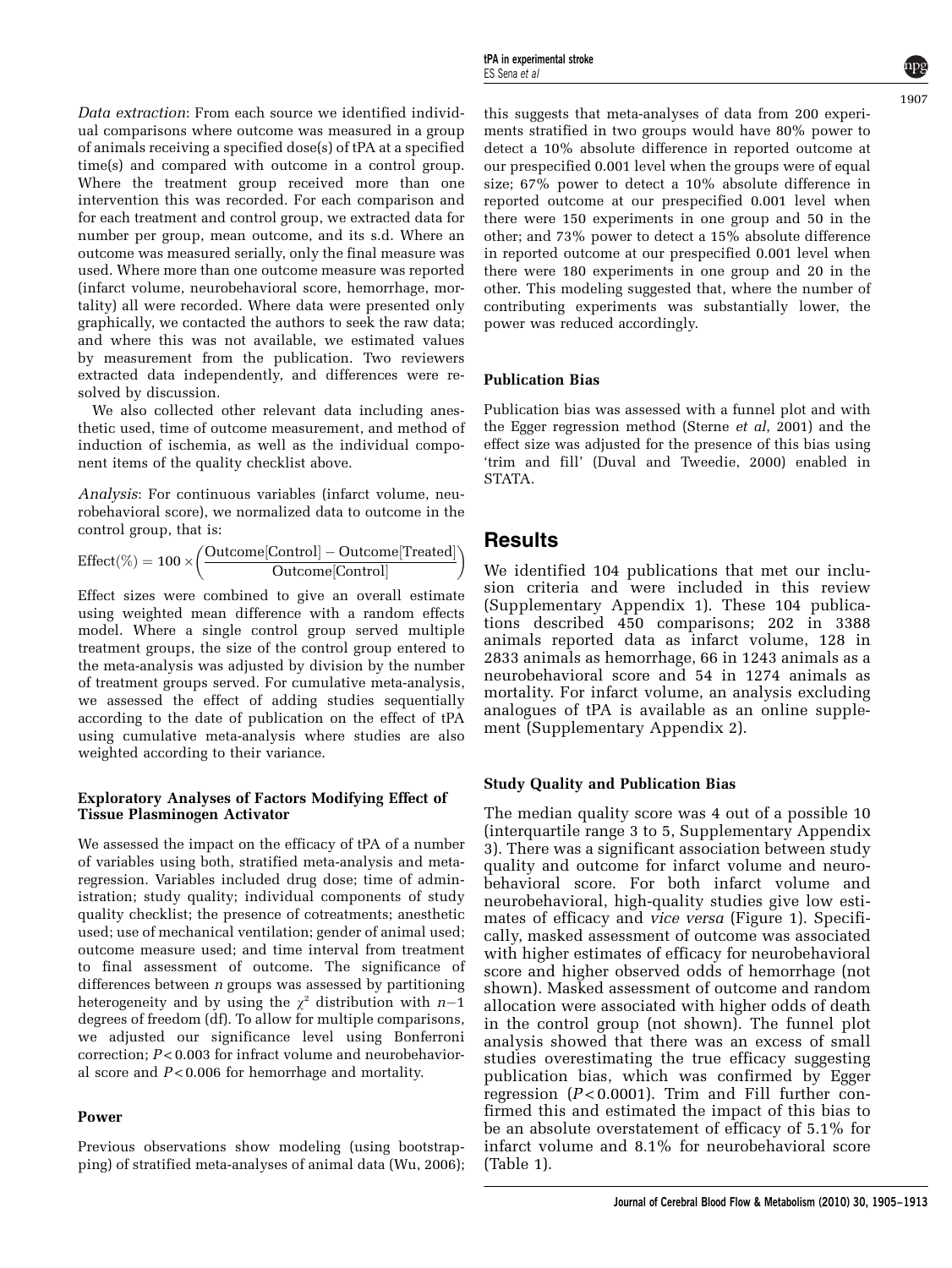tPA in experimental stroke ES Sena et al

<span id="page-3-0"></span>

Figure 1 Effect of reported study quality on, the estimate of efficacy on (A) infarct volume and (B) neurobehavioral score. The shaded gray bar represents the 95% confidence limits of the global estimate. The vertical error bars represent the 95% confidence intervals for the individual estimates. The width of each bar reflects the log of the number of animals contributing to that comparison. Stratification by study quality accounts for a significant proportion of the heterogeneity observed between studies.

Table 1 Scale of publication bias

| Outcome measure       | Reported<br>effect size<br>$(95\% \text{ CI})$ | Bias with<br>egger | Bias<br>with<br>regression METATRIM | Additional<br>$%$ studies<br>considered<br>'missing' | <b>METATRIM</b><br>adjusted effect<br>size $(95\% \text{ CI})$<br><i>(Sena</i> et al. 2010) | Absolute<br>overstatement<br>of efficacy $(\%)$ of efficacy $(\%)$ | Relative<br>overstatement |
|-----------------------|------------------------------------------------|--------------------|-------------------------------------|------------------------------------------------------|---------------------------------------------------------------------------------------------|--------------------------------------------------------------------|---------------------------|
| Infarct volume        | $25.2\%$ (21.9–28.6)                           |                    |                                     | 27                                                   | $20.2\%$ (16.7-23.7)                                                                        | 5.1                                                                | 25                        |
| Neurobehavioral score | $18.0\%$ (12.6–23.3)                           |                    |                                     | 15                                                   | $9.89\%$ $(4.13-15.7)$                                                                      | 8.11                                                               | 82                        |

CI, confidence interval.

#### **Efficacy**

Overall, tPA reduced infarct volume by 25.2% (95% confidence interval =  $21.8\%$  to  $28.6\%$ ; 202 comparisons; [Figure 2A\)](#page-4-0), improved neurobehavioral score by 18.0% (12.6% to 23.3%; 66 comparisons; [Figure](#page-4-0) [2B\)](#page-4-0); was associated with increased frequency of hemorrhage (odds ratio = 1.71, 1.42 to 2.07; 128 comparisons; [Figure 2C](#page-4-0)); and had no significant effect on odds of death (odds ratio  $= 0.82$ , 0.62 to 1.08; 54 comparisons; [Figure 2D\)](#page-4-0). There was substantial between-study heterogeneity for the analysis of infarct volume ( $\chi^2$ =674, df = 201, P<0.001) and neurobehavioral score ( $\chi^2$  = 225, df = 65, P < 0.001) but not of hemorrhage ( $\chi^2$  = 131, df = 127, P = 0.39) or of mortality ( $\chi^2 = 54$ , df = 53, P = 0.41). This heterogeneity suggests that these results must be interpreted with caution.

In cumulative meta-analysis, the overall effect on infarct volume fell as experiments were sequentially included [\(Figure 3\)](#page-5-0). This analysis suggests the estimate of efficacy was stable from around 2001, after data from  $\sim$  1500 animals had been included.

#### Regression Analysis

Infarct volume: Meta-regression identified three factors (the time of tPA administration; and method of occlusion; statement of a sample size calculation) to account for 32% of between-study variance (adjusted  $R^2 = 0.323$ ,  $\tau^2 = 232.5$ ). There was an absolute reduction in efficacy of 1.1% (0.7% to 1.4%) for every 10 minutes delay to treatment. Studies that did not report a sample size calculation (189/204) estimated the absolute difference in efficacy to be 21.1% (5.93% to 36.3%) higher than those that did report this measure. Induction of occlusion via photochemical thrombosis was associated with an absolute increase in efficacy of 23.8% (13.8% to 33.8%) compared with autologous embolism.

Neurobehavioral score: For neurobehavioral score a regression model based on three factors (the neurobehavioral test used, the presence of comorbidity and the anesthetic used) explained almost three quarters of the between-study variance (adjusted  $R^2 = 0.743$ ,  $\tau^2$  = 95.8). Studies that used healthy animals report estimates of efficacy 43.2% higher (19.1% to 67.4%) (absolute difference) than those that did not. Pentobarbital anesthesia was associated with an absolute increase in efficacy of 20.0% (0.99% to 38.9%) compared with halothane.

#### Stratified Analysis

Efficacy was highest where it was measured within the first 3 days (infarct volume; [Figure 4A](#page-5-0),  $\chi^2 = 22.4$  $df = 2$ ,  $P < 0.003$ , neurobehavioral score; [Figure 4B](#page-5-0),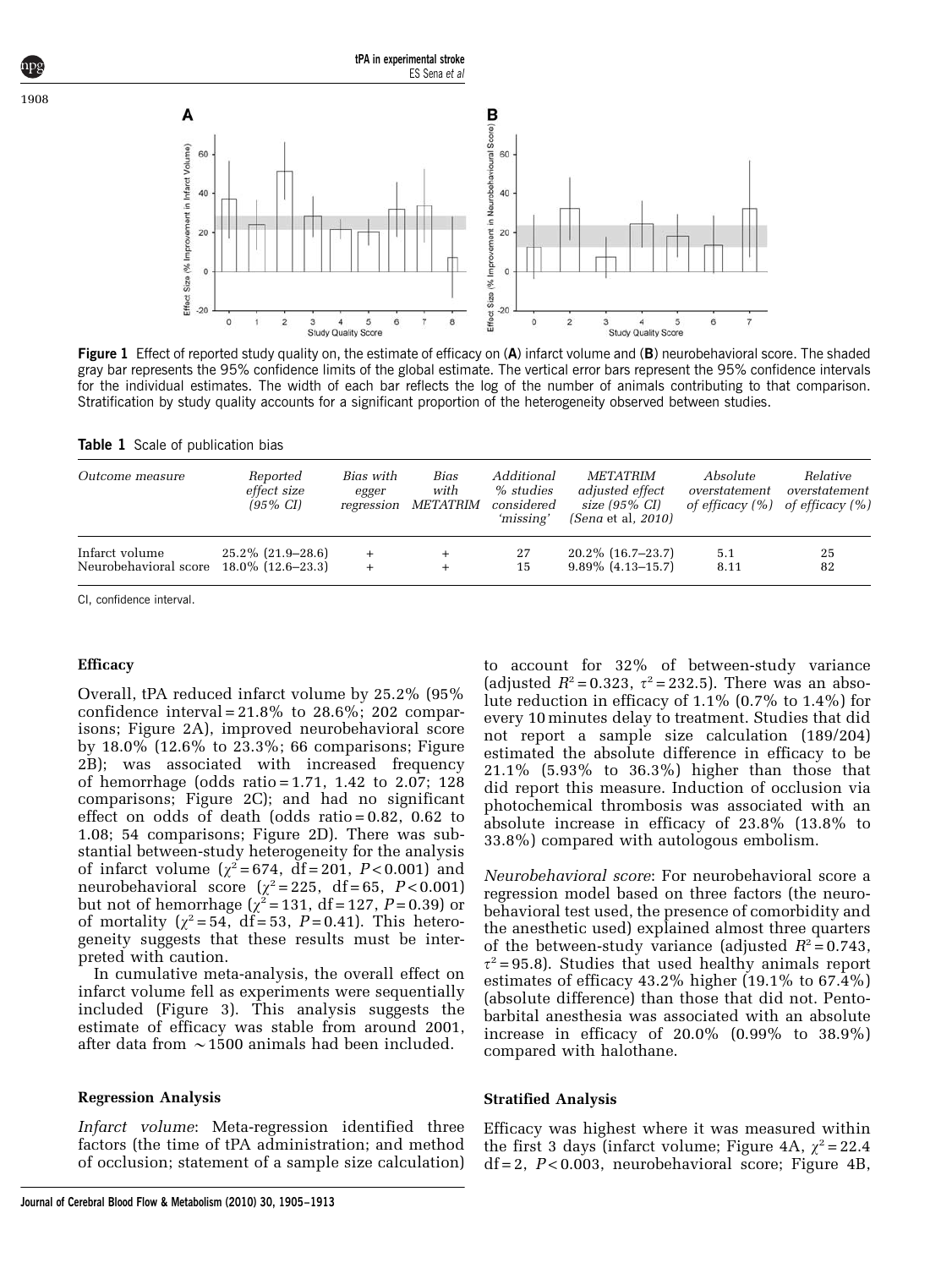<span id="page-4-0"></span>

tPA in experimental stroke

Figure 2 Individual comparison ranked according to their effect on (A) infarct volume, (B) neurobehavioral score, (C) odds of hemorrhage, and (D) odds of mortality. The shaded gray bar represents the 95% confidence limits of the global estimate. The vertical error bars represent the 95% confidence intervals for the individual estimates.

 $\chi^2 = 56.1$  df = 2, P < 0.003). Assessment within 24 hours was associated with higher odds of death  $(\chi^2 = 13.4 \text{ df} = 2, P < 0.006; \text{ Figure 4C}).$ 

In studies that reported the use of hypertensive animals (all spontaneously hypertensive rats), tPA had no significant effect on either infarct volume [\(Figure 5A:](#page-6-0)  $\chi^2$  = 27.1, df = 1, P < 0.003) or neurobehavioral score  $(\chi^2 = 49.8, df = 1, P < 0.003; Figure 5B)$  $(\chi^2 = 49.8, df = 1, P < 0.003; Figure 5B)$ . For both infarct volume and neurobehavioral score, tPA was most effective the sooner it was adminis-tered after vessel occlusion ([Figure 5C;](#page-6-0)  $\chi^2 = 50.3$ , df = 4,  $P < 0.003$ , [Figure 5D;](#page-6-0)  $\chi^2 = 25.2$ , df = 2,  $P < 0.003$ ), and in studies that used both male and female animals ( $\chi^2$  = 16.3, df = 2, P < 0.003, [Figure 5E](#page-6-0);  $\chi^2$  = 38.5, df = 2, P < 0.003, [Figure 5F](#page-6-0)). For infarct volume, efficacy was highest in studies using acepromazine and ketamine combination anesthesia  $(\chi^2 = 29.4, df = 7, P < 0.003; Figure 5G)$  $(\chi^2 = 29.4, df = 7, P < 0.003; Figure 5G)$ . For neurobehavioral score, it was highest in those using pentobarbital ( $\chi^2$  = 25.5, df = 5, P < 0.002; [Figure 5H\)](#page-6-0) and odds of death were highest when the anesthesia used was not specified (not shown).

Larger doses of tPA were associated with higher efficacy for infarct volume ( $\chi^2$  = 14.5, df = 3, P < 0.003; [Figure 6A](#page-7-0)) and higher odds of death  $(\chi^2 = 13.1, df = 2,$  $P < 0.006$ ; [Figure 6B](#page-7-0)).

For infarct volume, efficacy was higher in studies that used monkeys, where mechanical ventilation was used, that are published in abstract and that occlude the vessel with an autologous clot (not shown).

# **Discussion**

#### Comparability of Effects of Tissue Plasminogen Activator in Animals and Humans

Here, we provide a detailed systematic analysis of the animal data to support the efficacy of tPA in stroke, and this allows comparison with data from clinical trials in humans. Broadly speaking, there is concordance between the two sets of data. This is reassuring and provides evidence to support the notion that animal models can provide results that are relevant to humans. A very notable feature of the animal data is the marked heterogeneity between studies, implying that the overall estimate of efficacy

1909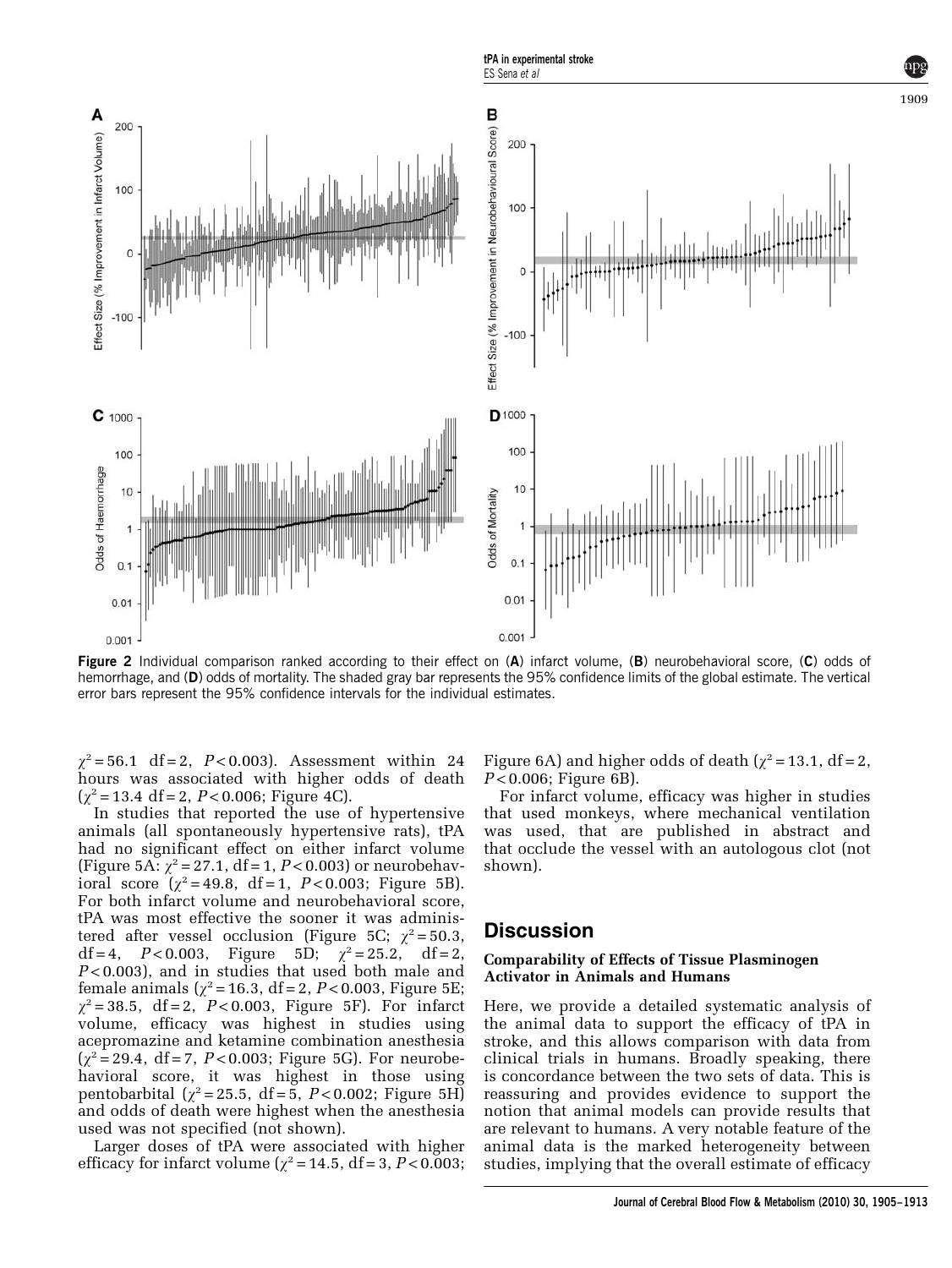should be interpreted with some caution. Narrative reviews selectively citing reports at either end of the spectrum of reported efficacy might lead to very different conclusions being drawn about the effect of tPA. This variation justifies the use of systematic reviews in assessing the animal reviews to reduce selection bias and increase precision. The large number of publications also allows the identification of publication bias, thereby allowing readers to make allowances for this in assessing the evidence supporting the efficacy of tPA.



Figure 3 Cumulative meta-analysis; studies included by publication date and the effect of this on the estimate of efficacy.

#### Factors Modifying the Effect of Tissue Plasminogen Activator in Experimental Models

Results from stratified meta-analysis of animal data are remarkably consistent with what is known of the human clinical efficacy of tPA. In both, efficacy is highest where drug is administered within 90 minutes of stroke onset, falls only slightly with delays to 3 hours, and appears to fall away more rapidly thereafter [\(Wardlaw](#page-8-0) et al, 2009). In animals, the risk of hemorrhage increases substantially with delays to treatment of longer than  $\sim$ 4 hours, consistent with data from clinical trials (Hacke et al[, 2004, 2008\)](#page-8-0). Regression analysis identified that studies that do not report the use of a sample size calculation were associated with over a 20% overstatement in efficacy. This supports the argument that future studies should use a formal sample size calculation to avoid overestimation of effect size [\(Macleod](#page-8-0) et al, 2009).

These data suggest that tPA is without efficacy in hypertensive rats. Given the high prevalence of hypertension in patients with stroke, this might have important implications for its clinical use, and indeed the pivotal trials of tPA excluded patients with severe hypertension. Importantly, spontaneously hypertensive rats differ from other rat strains in factors other than blood pressure; dilatation of arterioles in response to nitric oxide is blunted in spontaneously hypertensive rats, which might impair the development of anastomotic perfusion after middle cerebral artery occlusion ([Koller and Huang,](#page-8-0) [1994\)](#page-8-0); and cortical neurons cultured from the stroke prone spontaneously hypertensive rat are more sensitive to the neurotoxic effects of NMDA ([Tagami](#page-8-0) et al[, 1999\)](#page-8-0). More data are required, both animal data from animals with pharmacologically induced hypertension and clinical data on the use of tPA in patients with hypertension.

In these data, the odds of mortality were higher in studies that were considered of poorer quality; that is in those studies that did not report the masked assessment of outcome or randomization; and in studies that did not report the anesthetic used. Few



Figure 4 Effect of time of outcome assessment on (A) infarct volume, (B) neurobehavioral score, and (C) odds of mortality. The shaded gray bar represents the 95% confidence limits of the global estimate. The vertical error bars represent the 95% confidence intervals for the individual estimates. The size of each point reflects the log of the number of animals contributing to that comparison. Each stratification accounts for a significant proportion of the heterogeneity observed between studies.

<span id="page-5-0"></span>1910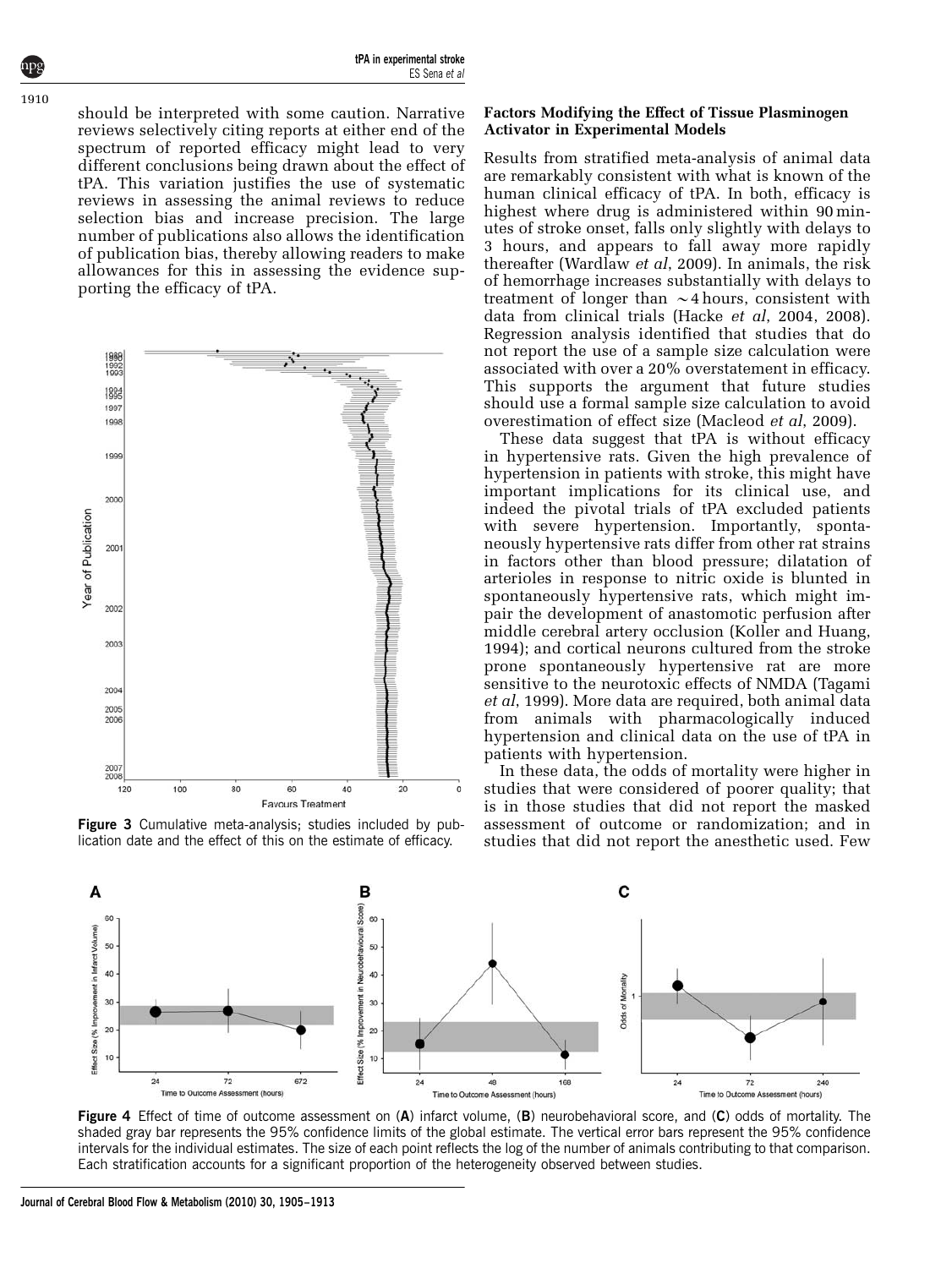<span id="page-6-0"></span>

Figure 5 Effect on hypertension on (A) infarct volume, (B) neurobehavioral score. The effect time of administration on (C) infarct volume and (D) neurobehavioral score. The effect of the gender of the animal on (E) infarct volume and (F) neurobehavioral score and the effect of anesthetic used on (G) infarct volume and (H) neurobehavioral score. The shaded gray bar represents the 95% confidence limits of the global estimate. The vertical error bars represent the 95% confidence intervals for the individual estimates. The size of each point reflects the log of the number of animals contributing to that comparison. Each stratification accounts for a significant proportion of the heterogeneity observed between studies.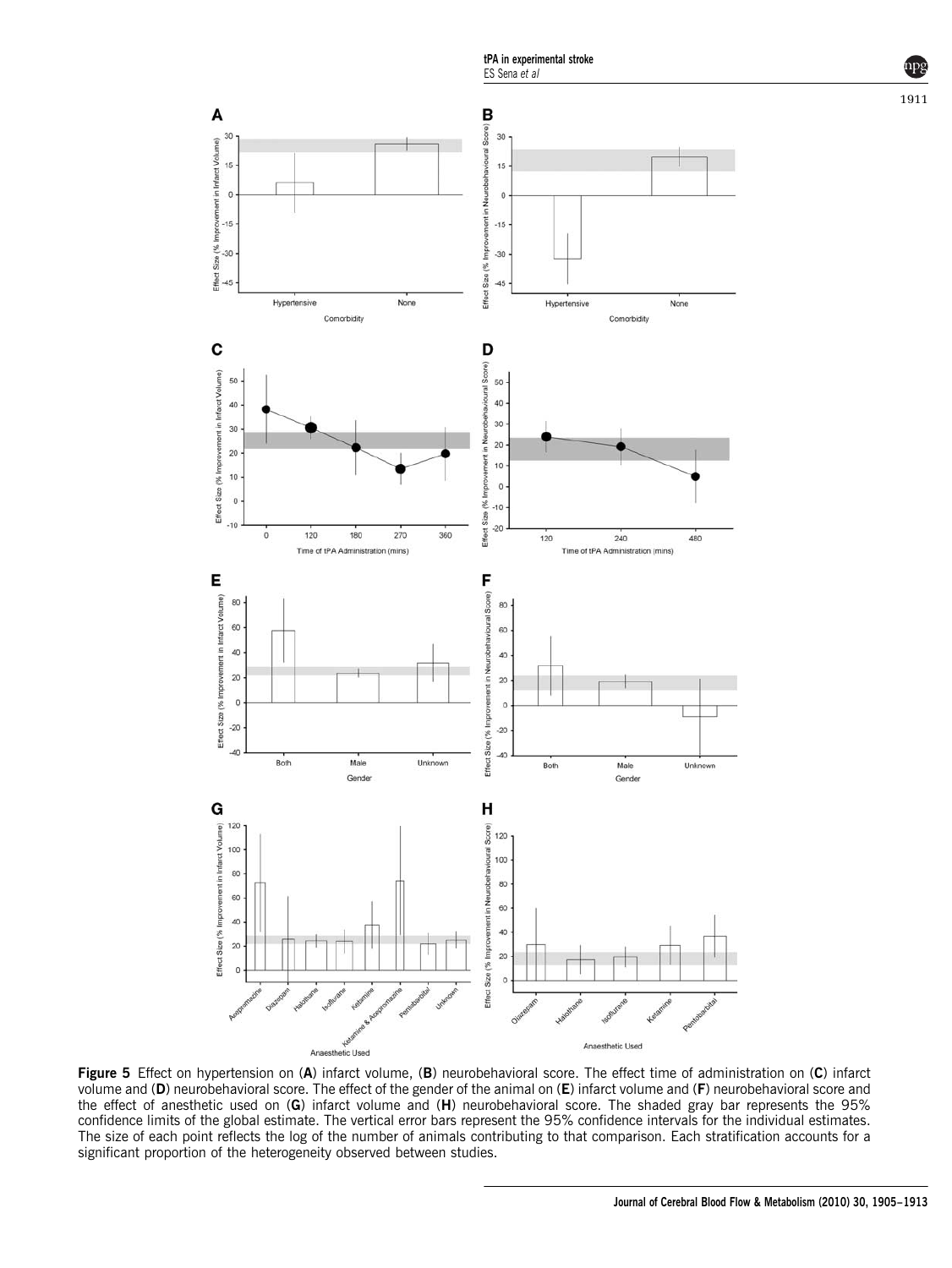<span id="page-7-0"></span>1912



Figure 6 Effect on tissue plasminogen activator (tPA) dose on (A) infarct volume and (B) odds of mortality. The shaded gray bar represents the 95% confidence limits of the global estimate. The vertical error bars represent the 95% confidence intervals for the individual estimates. The size of each point reflects the log of the number of animals contributing to that comparison. Each stratification accounts for a significant proportion of the heterogeneity observed between studies.

papers reported the number of animals killed prematurely and were therefore not included in the infarct volume or neurobehavioral score data. Although we were not able to assess attrition bias it is an important concern.

The cumulative meta-analysis suggests that estimate of efficacy was stable after data from some 1500 animals had been reported by 2001. Therefore, as for the cumulative MA of thrombolysis in coronary heart disease (Lau et al[, 1992\)](#page-8-0), MA in animal experimentation can be used as an important tool to reduce unnecessary animal usage. Most latter studies used tPA as a positive control; in studies testing the efficacy of candidate neuroprotective drugs together with thrombolysis; or in studies exploring the potential for other drugs to modify the risks of tPA treatment.

#### Implications for Design of Drug Development Studies in Animals and Humans

As noted above, there is reasonable concordance between the results of animal and clinical studies of tPA. There are at least two factors that distinguish the animal data for tPA from that for other drugs where such concordance has not been seen. First, there is a substantial volume of animal data for tPA, derived from 450 experiments and involving a total of 5262 experimental animals. This meta-analysis should therefore give a more precise estimate of the efficacy of tPA less susceptible to the play of chance than is the case for other drugs where there is less animal data.

Second, the interval between the onset of ischemia and the initiation of treatment were similar: uniquely for candidate stroke drugs, tPA has been tested in clinical trials within a time-window within which it also had efficacy in animal studies. Greater concordance of experimental design between animal experimentation and human clinical trials seems likely to be a critical factor in improving translational research.

# Methodological Limitations

Although our analyses of the factors influencing true effect of tPA were prespecified and a stringent significance level was chosen to allow for multiple testing, some of the apparent effects may be due to the play of chance. The conclusions above should therefore be viewed as hypothesis generating rather than confirmatory. This meta-analysis has other weaknesses. First, although we consider that our search strategy is likely to have ascertained the majority of relevant publications, it has yet to be validated. We have only been able to include data that has been published in some form: had we been able to include unpublished data, our effect estimates might well have been different as suggested by our adjustment for publication bias. Furthermore, neurobehavioral scales are ordinal, when a large number of data are aggregated together (as here), parametric manipulations have some validity [\(Lord,](#page-8-0) [1953\)](#page-8-0). This approach has been used previously by many groups conducting meta-analysis of both clinical trial and animal data but is a limitation of the methodology.

#### Summary

We examined the biologic factors that influence the efficacy and safety of tPA in thrombotic stroke models. This analysis provides empirical evidence that given a sufficiently large body of experimental and clinical data, animal models and clinical trials can yield broadly similar results. However, these analyses confirm that improvements in experimental design have the potential to make the process of translation from bench to bedside more efficient.

# Acknowledgements

The authors are grateful to Peng Kang for translating articles published in Chinese and to Ian Roberts,